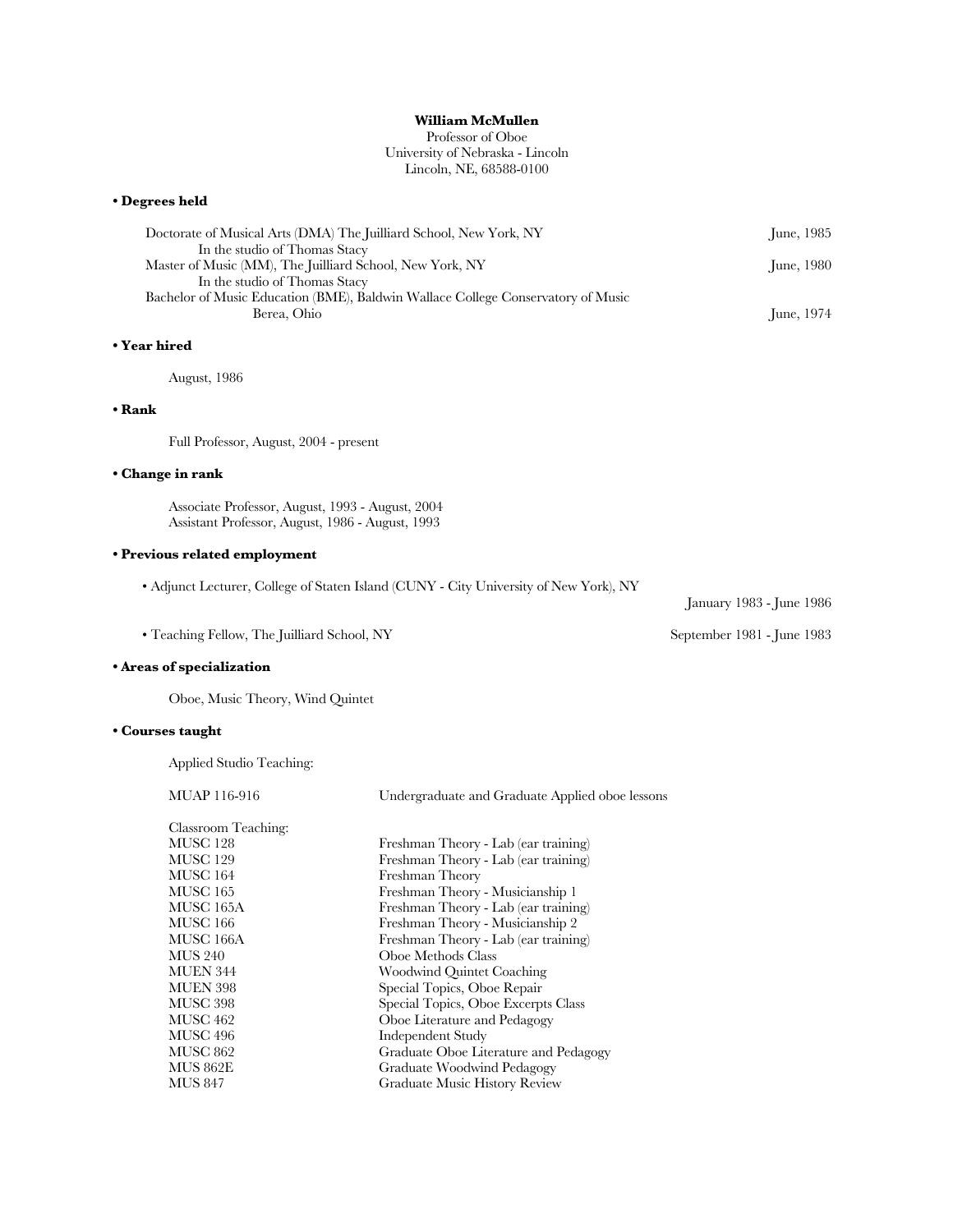### • **Number of dissertation committees or comprehensive committees served on or chaired**

## **Supervisory Committees** (most current listed first)

Committees in 2019:

- Samantha Brown, DMA, flute,
- Brandy Trucke, MM, oboe, Chair
- Jeff Newell, MM clarinet
- Ayaka Kondo, MM, piano
- Nick Stow, DMA, saxophone
- Bridget Hill, DMA, flute

Committees in past years:

- Hannah Craig, MM flute
- Tamara Tanner, DMA, flute
- Evan Breenman, MM, flute
- Thelford Davis, MM, woodwinds (flute, oboe, clarinet)
- Elizabeth Johnson, MM, clarinet
- Sean Kong (Shuo Xusn Kong), MM, piano
- Phil Hamilton, MM, flute
- Sam Hood, DMA, flute
- Kathryn Rice, MM, flute
- Sandy Saathoff, DMA, flute
- Yanbing Dong, DMA, piano
- Matt Jaffray, DMA, oboe, Chair
- Rachel Schmit, MM, oboe, Chair
- Kelsey Rhoades, MM, flute
- Scott Ziegler, MM, bassoon
- Allison Offerman, MM, oboe, Chair
- Hsing-I Ho, DMA, flute
- Reed Hanna, MM, bassoon
- Christa Krause, DMA, flute
- Andrew Wulf, MM, woodwinds
- Rachel Hammon, MM, clarinet
- Josh Johnson, MM, horn
- Adam Green, MM, saxophone
- Lindsay Wiley, MM, oboe, Chair
- Sam Zitek, Ph.D. education
- Elsbeth Foreman, MM, flute
- Katie Brennan, MM, bassoon
- Ryann Johnson, MM, oboe, Chair
- Julie Neal, MM, clarinet
- Kristi Michael, MM, clarinet
- Miguel Picanco, MM Oboe, Chair
- Rebecca Hsu, MM, Flute
- Elaine Walter, MM, Bassoon
- Jim Karas, Phd Music Education.
- Layla Gau, DMA Oboe. Chair
- Jacob Glazeski, Oboe, Chair
- Jeff Campbell, DMA Bassoon.
- Connie Kelley, DMA Flute
- 
- Jeanine Krause, MM Oboe. Chair
- Betsy Bobenhouse, MM Flute
- Susan Mausolf, MM Oboe. Chair
- Ron Gann, MM, Saxophone
- Stephanie Mendyk, MM Oboe. Co-Chair
- John Walker, DMA Oboe. Co-Chair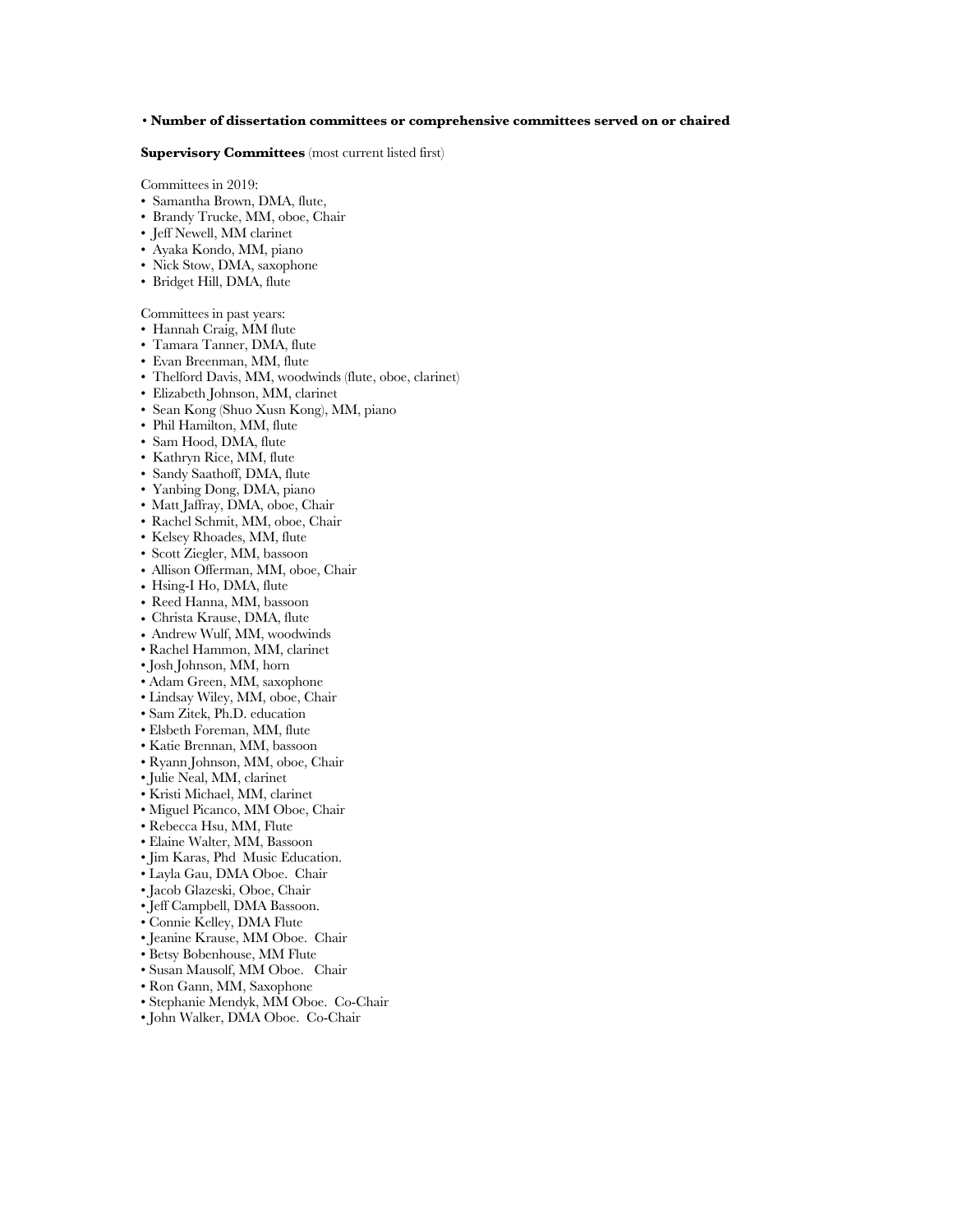# **• Publications, creative or scholarly works over the past ten years**

**CD's** (in reverse chronological order)

• A recording of five works by Theodor Blumer, including "Serenade and Theme and Variations" for wind quintet and three works for flute and piano. Recorded in May, 2005 and May, 2006. Released in December 2007

• A recording of nine works for flute and oboe duet with flutist Claudia Anderson. This was published by Centaur Records and released in November, 2005. Funded by the Hixson Lied College of Fine and Performing Arts.

• "Wind Chamber Music of Theodor Blumer, vol.2" A recording of three works by Theodore Blumer for quintet by the Moran Quintet and Paul Barnes, piano. A CD recording of "Schweizer Quintett", "Kinderspielzeug" and "Sextett, op. 92" Published in 2004.

• "Twentieth-Century British Music for Oboe and Piano." This CD was the result of 4 years of work and contained 5 works by composers Richard Rodney Bennett "After Syrinx 1," Herbert Howells "Sonata," Gordon Jacob "Seven Bagatelles for Solo Oboe," Edmund Rubbra "Sonata in C," and Lennox Berkeley "Sonatina." Catherine Herbener, pianist, and I recorded this CD in Kimball Recital Hall. The CD was released in February, 2002.

# **RECITALS AND PRESENTATIONS** (**in chronological order)**

#### 2019:

January 15, Faculty Recital in Kimball Hall. Performance of a program "A Recital of French Repertoire" including works by Marais, Breville and Koechlin.

February 2, Double Reed Day – I hosted the event with Dr. Jeffrey McCray, bassoon. Performed on the Faculty/ Guest Artist recital in the afternoon playing Handel Trio sonata with guest oboist Andrea Hixson and one movement from the Sonata for oboe and piano by Charles Koechlin.

February 25, Performance of the Vivaldi *Gloria* at First Plymouth Congregational church with area high school choirs and string students.

March 13, Performance of the Moran Wind Quintet recital "Modern American Masterworks" in Kimball Hall of works by Wilder, Steinmetz and Harberg.

April 14, Performance in the Abendmusik Festival Orchestra of the Brahms, "German Requiem" at First Plymouth Congregational church in Lincoln.

April 27, Performance of the Louis Spohr, "Grand Nonetto, op. 31" and Kurt Knecht, "Time and the River" as a member of the Nebraska Nonet on the Lincoln Friends of Chamber Music concert series in Kimball Hall.

April 28, Performance of the Concerto in d minor (The Double) by J. S. Bach for Oboe and Violin with David Neely, violin and the UNL Symphony Orchestra in Kimball Recital Hall.

September 29, Performance of Moran Wind Trio – flute, oboe, bassoon – at First United Methodist church in Lincoln during their service. We performed works by Vivaldi, Poulenc and Dring.

November 13, Performance of the Moran Wind Quintet recital, "Postcards" in Westbrook Recital Hall, room 119, of works by Anton Reicha, Lalo Schifrin, Katherine Murdock, and Paul Hindemith.

November 18, Performance of the Moran Wind Quintet at the Madonna Rehabilitation Center in Lincoln, as a part of the Lincoln Symphony outreach program with works by Reicha, Schifrin and Murdock.

November 21, Masterclass with oboes in the NMEA Allstate Orchestra as a part of the Allstate weekend, to prep the students on the orchestra repertoire.

November 23, Masterclasses with oboe students of Nancy Olney, principal oboe in the Black Hills Symphony in Rapid City, SD. Along with Dr. Nathan Koch, bassoon, we drove on Friday and worked all day on Saturday with her oboe and bassoon students in private lessons, a masterclass and reed making workshop.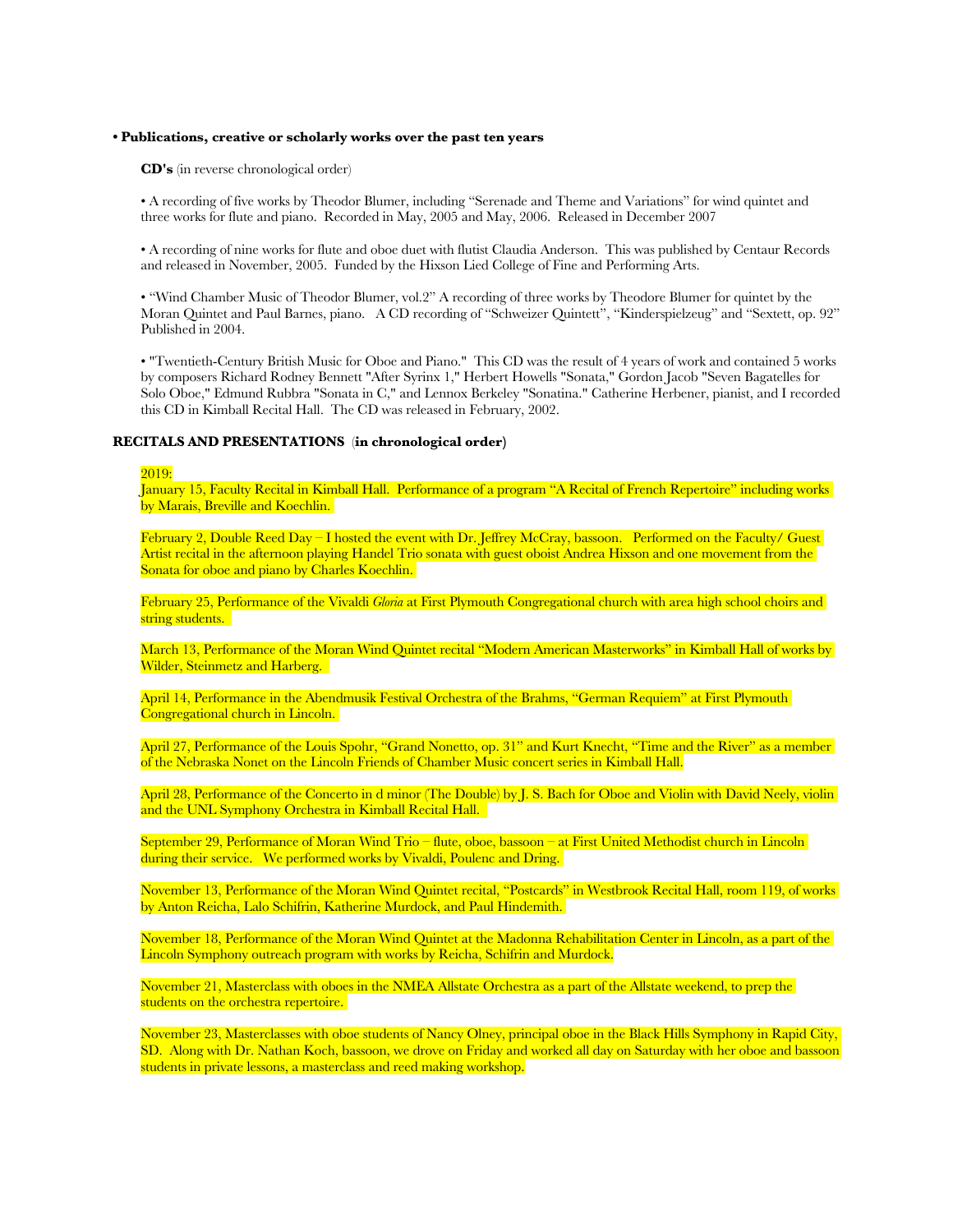December 6 at 12 noon. A "Faculty Recital" performance of a solo Baroque recital for oboe and harpsichord with Catherine Herbener, harpsichord, as guests of the First Friday Music and Art concert series at the Saint Paul United Methodist church in downtown Lincoln. Performed works by Handel, *Sonata in g minor*, Geminiani, *Sonata in e minor,* Marais, *Variations on La Folia*, and one movement from Handel, *Sonata in c minor.*

December 6, 7:30 pm, Performance of *Gabriel's Oboe* for oboe and string quartet, as well as other works with choral groups on the Nebraska Wesleyan *Tidings of Comfort and Joy* concert at Southwood Lutheran church in Lincoln.

December 14 and 15, three Performances of the Tschaikovsky, "Nutcracker" ballet as a part of the orchestra in the Lied Center, Lincoln, NE

Lincoln Symphony concerts as principal oboe – Feb 3 (The Adventures of Melvin the Explorer – family pops), Feb 9 (Brahms, Violin concerto, Mendelssohn, Scottish Symphony), Mar 8 (Dvorak, Violin Concerto, Brahms, Symphony No. 1), April 13, Beethoven, Symphonies 4 and 7), May 5, (Respighi, *Pines of Rome*), Sept 27 (Brahms, Variations on Theme of Haydn and Double Concerto with Pinchas Zukerman), Oct 11, (Beethoven, Symphonies, No 1 and 3), Oct 13 (Madcap Puppets, family pops), Nov 9, (Brahms Symphony No. 3), Dec 8 – two concerts – of the "Deck the Halls" program.

### 2018:

January 11, Faculty Recital in Kimball Hall. Performance of a program "An Evening of French Oboe Music" including works by Couperin, Godard, Poulenc, and Sancan with pianist Catherine Herbener.

February 10, Double Reed Day – I hosted the event. (Nick Nelson, bassoonist in the Omaha Symphony was our guest bassoonist as Dr Jeffrey McCray was not available this year.) Performed on the Faculty/ Guest Artist recital in the afternoon playing the Handel Trio Sonata No. 5 with Aaron Hill, the guest oboist from University of Wisconsin, Madison. Also performed the Pierre Sancan, Sonatine for oboe, movements 2, and 3 with Catherine Herbener, piano

March 6, Guest Artist recital at the Voxman Music Building, Recital Hall, School of Music, University of Iowa. A program of the "An Evening of French Oboe Music" – same program as the January 11 recital at UNL. I was the guest artist and gave a masterclass of three oboe students earlier that day as well.

March 7, Guest Artist performance at Grant Hall, UMKC Conservatory of Music and Dance, Kansas City. I performed only one work from my recital - the Poulenc Oboe Sonata with pianist Catherine Herbener – and then I taught a masterclass of five students at UMKC.

March 24, Guest Artist masterclass and performance of a recital at Glidden Recital Hall at Ohio University School of Music in Athens, Ohio. I worked with five oboe majors in the masterclass and presented a recital of the French Oboe Repertoire – from my January 11 UNL recital – at 11 am on that Saturday. I was the guest oboist for their "Double Reed Extravaganza" day – and for that event I taught a reed making class to several area high school students as well as the college students there at Ohio University.

May 24, Masterclass of two oboe students in the studio at Arkansas State University in Jonesboro, AR. Worked with some of the undergraduate students from the oboe studio of Dan Ross, oboe professor, who is also a "guru" on gouging oboe cane and fixing and maintaining oboe cane gougers.

June 3, Performances on the UNL Chamber Music Institute, Facutly Showcase Recital on Sunday, June 3 at 7:30 pm in Kimball Recital Hall. Performed two movements of the Herzogenberg Trio with Alan Mattingly, horn, and Paul Barnes, piano, and also the "Trois Pieces for oboe and flute" by Eugène Bozza with John Bailey.

November 4, Performance of the Moran Quintet faculty recital in Westbrook Recital Hall. Performed repertoire of Steinmetz, Farkas, Sweelinck, and Klughardt.

Lincoln Symphony concerts as principal oboe – Jan 19, (Tchaikovsky Symphony No. 5), Mar 4, (Saint-Saens, The Carnival of the Animals), Apr 6, (Beethoven Fidelio, and Symphonies No. 8 and 6), May 6, (Bartok Concerto for Orchestra, Rachmanioff, Piano Concerto No. 3), Sep 28 (Ben Fold's in Concert), Sep 30, (Beethoven Lives Upstairs), Oct 12, (A Night at the Opera), Nov 9 (Beethoven Piano Concerto No. 4), Dec 1 (Deck the Halls).

### 2017:

January 17, Faculty Recital in Kimball Hall. Performance of a program "A Celebration of Nature and more… from a British point of view," including works for oboe and piano by Alan Richardson, Andrew Downes, Paul Reade and Edmund Rubbra, along with pianist Catherine Herbener, and narrator, Donna Harler-Smith.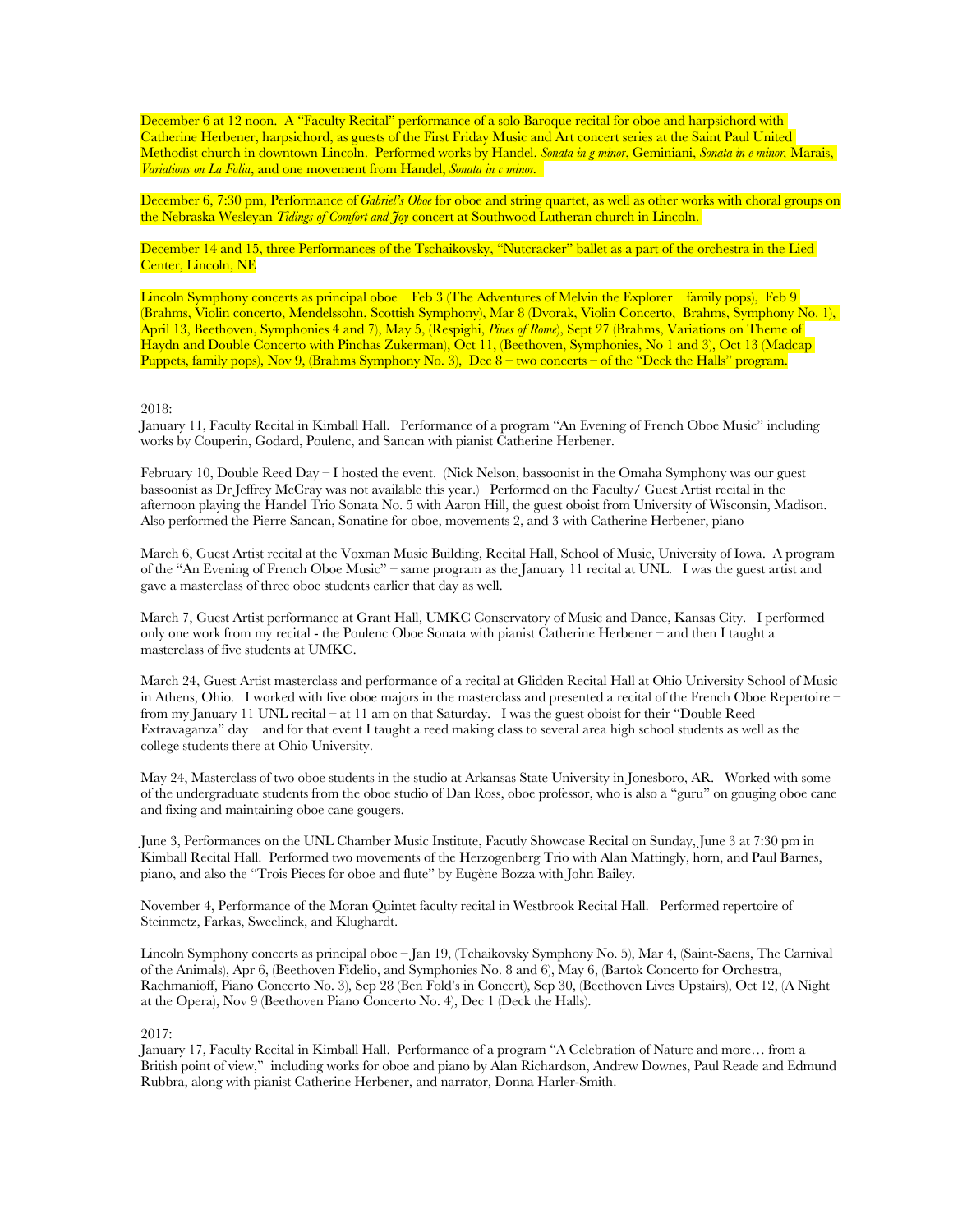January 25, Masterclass at Brigham Young University in Provo, Utah. Taught five oboe students from the studio at BYU in an oboe masterclass in the Harris Fine Arts Center.

January 26, Recital at Brigham Young University in Provo, Utah at the Madsen Recital Hall. Works on the program included those by Alan Richardson, *French Suite*, Andrew Downes, *Idyll, In the Gardens of Burdwan*, Paul Reade, *Aspects of a Landscape for solo oboe*, and Edmund Rubbra, *Sonata in C, op. 100.* 

February 11, Performance of two works on the Double Reed Day Faculty/ Guest Artist Recital. Works by Handel – *Trio Sonata No. 2, HWV 381*, and Alan Richardson, *French Suite for oboe and piano* with pianist Catherine Herbener, oboist Nermis Mieses, and bassoonist Jeffrey McCray.

February 12, Performance of Ennio Morricone's *Gabriel's Oboe* with strings from the Plymouth Strings at the First Plymouth Congregational Church as a part of the service.

March 15, Performance of *Two Rhapsodies* by Charles Martin Leoffler, on recital of Jonah Sirota, "The Flowering Viola" with pianist Molly Morkoski and violist Jonah Sirota in Kimball Hall.

March 26, Performance of Bach, *Cantata No. 80, A Mighty Fortress is our God* and John Rutter's *The Lord is My Shepherd* as a part of two church services (9 am and 10:30 am) at First Plymouth Church.

April 16, Performance of Respighi "Pines of Rome" excerpt on English horn and various other hymns on Easter Sunday for the 8 a.m, 9:30 a.m. and 11 a.m services at the First Plymouth Church.

April 30, Performance of the Poulenc, *Gloria* with the First Plymouth Choir at First Plymouth Church.

May 13 and May 14, Omaha Symphony pops concert, "The Songs of Rodgers and Hammerstein", played second oboe and EH on the program of works from the musicals of Rodgers and Hammerstein at the Holland Performing Arts Center, Omaha, NE with Ted Sperling, conductor

June 4, Chamber Music Institute, Performance of the Reinecke, *Trio for Oboe, Horn, and Piano, op. 188*, with Alan Mattingly, horn, and Paul Barnes, piano on the Faculty Recital in Kimball Hall.

September 1, Performance of Handel *Trio Sonata No. 5 in G Major, HWV 384* on the Hamann Family Piano Dedication Concert at the Westminster Presbyterian Church in the Memorial Chapel, with Charles (Chip) Hamann, oboe and Catherine Herbener, piano.

November 15, Performance of Moran Quintet on Faculty Recital in Westbrook Recital Hall, room 119. Works by Danzi, Scott McAllister, and Theodor Blumer.

November 19, Performance of several works by Mendelssohn ( *Jesu, Meine Freude*), Bach, *Cantata No. 80, Ein Feste Burg*, and Mark Wilberg, *My Shepherd Will Supply My Need* with the Lincoln Lutheran Choir at Grace Lutheran Church in Lincoln NE. The Bach work involved me playing oboe, oboe d'amore, and English horn.

December 3, Performance as a part of two church services (9 am and 10:30 am) at First Plymouth Church of the Bach Cantata No. 140 with members of the Chiara Quartet and First Plymouth Choir.

2016:

January 17, Faculty Recital in Kimball Hall. Performance of a program "Something Old, Something New, Something Bold, Something Blue", Sonata in c minor by Giovanni Platti, Phoenix Sonata by Paul Patterson, Le Api by Antonino Pasculli, and Trio for flute, oboe, piano by Bill Douglas. With John Bailey, flute, and Catherine Herbener, piano

February 6, UNL Double Reed Day faculty and guest artist recital. Works by Handel, *Sonata No. 1 in B flat, for two oboes and continuo*, Pasculli, *Le Api* for oboe and piano – that demonstrates circular breathing. Trio sonata was performed with guest oboist, Michele Fiala, Catherine Herbener, harpsichord, and Jeffrey McCray, bassoon.

February 6, Masterclass in the afternoon at UNL Double Reed Day. I worked with three high school oboe students in the second high school masterclass that day. (The first masterclass was taught by the guest oboist, Michele Fiala.) All three of these students are applying to UNL for 2017.

March 6, Performance of Moran Quintet on program at Neville Theater in North Platte, Nebraska on Sunday at 2 pm. Works by Danzi, Persichetti, Lefebvre, Pilss, Lavista and Running.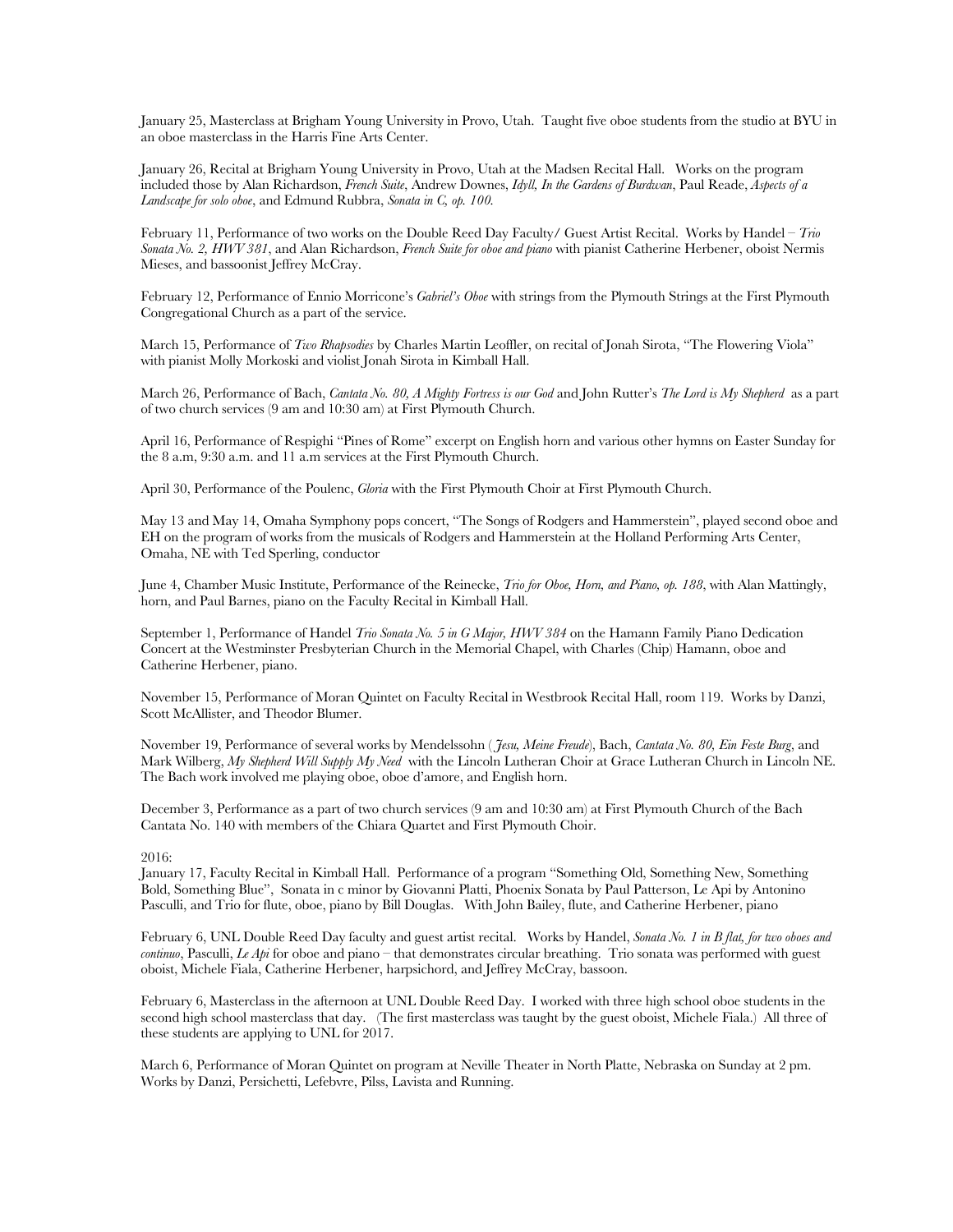March 27, Performance of Respighi "Pines of Rome" excerpt on English horn and various other hymns on Easter Sunday for the 8 a.m, 9:30 a.m. and 11 a.m services at the First Plymouth Church.

April 12, Performance of Moran Quintet on Faculty Recital in Westbrook Recital Hall, room 119. Works by Danzi, Persichetti, Pilss, Lavista , Lefebvre and Running

April 14 and April 15, Masterclass with the students of Nancy Brown, one of the oboists in the Colorado Springs Symphony and teacher of about 30 oboe students there in Colorado Springs. I taught starting on Friday evening the 14th and taught all day on Saturday the 15th working with all of her students who were able to be there that day – about 14 students.

June 5, Performance at UNL Chamber Music Institute in Van Brunt Visitors Center of *Three Duets from the "Magic Flute"* by W. A. Mozart, with John Bailey, flute, and *November Field, 1976* by Robert Gibson with Hans Sturm, bass.

October 6, Masterclass taught with five oboe students of Dr. Alison Robuck's oboe studio at Kansas State University in Manhattan KS. I was invited to work with the students from 10:30 am till 12 noon.

October 6, Performance as guest oboist at Kansas State University, of *French Suite* by Alan Richardson, *Idyll: In the Gardens of Burdwan, op 55* by Andrew Downes, and *Sonata in C, op. 100* by Edmund Rubbra with pianist Catherine Herbener. The recital was given with their professor Alison Robuck alternately performing two unaccompanied works.

October 29, Masterclass taught with five oboe students of Dr. Paige Morgan's oboe studio at Ithaca College, Ithaca, NY. I was invited to work with the students from 11 am till 12:30 on that Saturday.

October 30, Performance as guest oboist at Ithaca College, Ithaca, NY of *Three Duets from the "Magic Flute"* by W.A. Mozart with flutist Wendy Mehne and *Gold Mosaic* (2015), a trio for flute, oboe and piano by Dana Wilson. I was one of the guests on a faculty recital of flutist Wendy Mehne, professor of flute at Ithaca College, titled *Friends and Family*.

November 16, Coached the three oboe students in the NMEA Allstate Orchestra oboe sectional before their rehearsals started with the Allstate Orchestra.

November 19, Masterclass with the students of Nancy Olney, principal oboe of the Black Hills Symphony in Rapid City, SD at her house. An all-day work shop that started at 9 am and ended around 5 pm in accommodate all 13 of her oboe students.

December 11, Performance of *Of the Father's Love Begotten* for oboe, handbells and choir by Walter Pelz at First Plymouth Congregational Church at 10:30 am service.

December 11 and December 12. Performance of various works for oboe and choir in the *Abendmusik Christmas* program at First Plymouth Congregational Church for the two evening concerts

December 17 and 18, three Performances of the Tschaikovsky, "Nutcracker" ballet as a part of the orchestra in the Lied Center, Lincoln, NE

Lincoln Symphony concerts as principal oboe – Apr 8 and 9 (Saint Saens No. 3), Apr 30 (Beethoven Symphony No. 3), Sept 16 (Dvorak, New World), Sept 18 (Hannah Huston), Oct 14 (Mozart Jupiter Symphony), Nov 11 (Beethoven Symphonies No. 2 and 5) Pops concerts on Nov 13 and Dec 4 and YPC Concerts on Feb 17.

### 2015:

January 20, Faculty Recital in Kimball Hall. Performance of a program of works by Mozart (Sonata in B flat for violin), Lutoslawski (Epitaph), Silvestrini (Four Etudes) and Foster (Sonatina, op. 50) with pianist Catherine Herberner

February 7, UNL Double Reed Day faculty recital. Works performed included the Foster, Sonatina op. 50 with pianist Catherine Herbener and Howard Niblock's Trill Ride for two oboes.. Also organized tickets for all those attending DRDay who wanted to go to hear the Chicago Symphony at the Lied Center on the Friday evening before – Feb 6.

March 15, Performance on Memorial Celebration of Michele Deaton of Edmund Rubbra's Sonata in C for oboe and piano, op. 100, second movement, Elegy, with pianist Catherine Herbener.

April 5, Performance of Respighi "Pines of Rome" excerpt on English horn and various other hymns on Easter Sunday for the 8 a.m, 9:30 a.m. and 11 a.m services at the First Plymouth Church.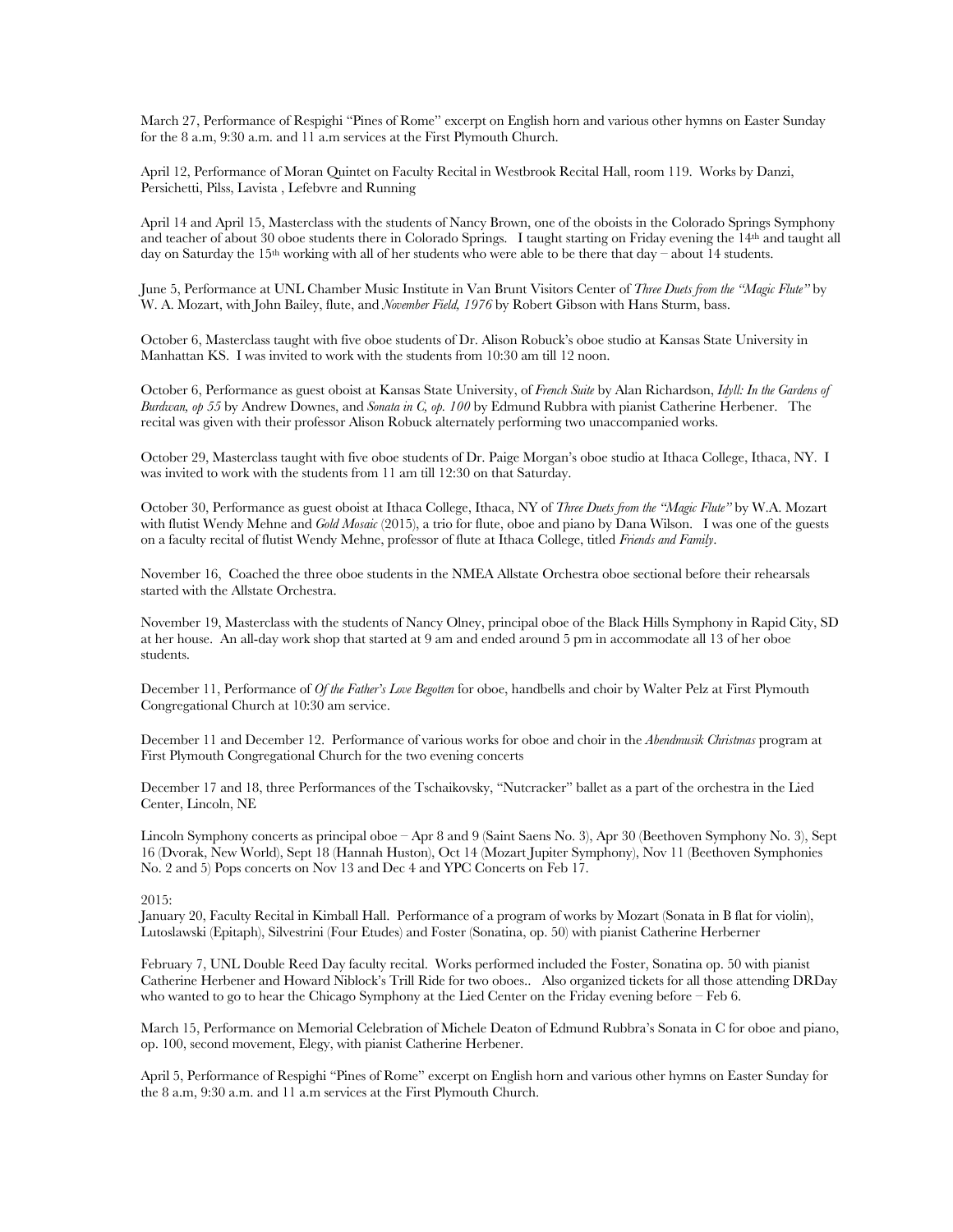April 14, Performance of Moran Quintet Faculty Recital in Kimball Hall. Works performed included Brod, "Quintet", Harvey "Six for Six in Six Inns" with Craig Fuller, tuba, Zemlinsky, "Humoreske", and Coleman, "Afro-Cuban Concerto,  $2001"$ 

April 26, Performance of various movements from Schubert "Mass in G" at First Plymouth Congregational Church at 10:30 am service.

June, 7, Performance of Mozart "Sonata in B flat KV 454 (originally for violin and piano) on the Faculty Recital of the Chamber Music Institute of 2015, in Kimball Hall.

June 28, Performance of Moran Quintet on summer concert series of the Omaha Chamber Music Series at 3 pm at the First Central Congregational Church in Omaha. Works performed included Brod, "Quintet", Baldwin "Dreams of a White Tiger", Zemlinsky, "Humoreske", and Colemen, "Afro-Cuban Concerto for WW Quintet"

September 4, Performance of Moran Quintet at the Minden Opera House on their fall concert series. Works performed included the Danzi Quintet, op. 56, No. 2, Baldwin, Dreams of a White Tiger, Ibert, *Trois Pieces Breves*, Persichetti, Pastoral, op. 21, and Coleman, Afro-Cuban Concerto.

September 11, Performance of Moran Quintet at Dordt College concert series. Works performed included the Danzi Quintet, op. 56, No. 2, Baldwin, Dreams of a White Tiger, Ibert, *Trois Pieces Breves*, Persichetti, Pastoral, op. 21, and Coleman, Afro-Cuban Concerto.

October 10. Performed on a recital as the featured guest oboist at the Concordia College Oboe Day, in Moorhead, MN. I was the guest artist and performed on the faculty recital playing works by Handel, Trio Sonata No. 1, in B flat, Mozart, Sonata in B flat, K. 454, Pasculli "Le Api" (The Bees), and Niblock, Trill Ride with their professor, Stephanie Carlson. I also performed the Pasculli for the music appreciation class that morning, in addition to two masterclasses with the college students.

October 29, 30, 31, and November 1. Five performances of the "A Gentleman's Guide to Love and Murder" at the Lied Center in the pit orchestra doubling on oboe and English horn.

November 17, Performance of Moran Quintet Faculty Recital in Room 119, Westbrook Recital Hall. Works performed included Danzi Quintet, op. 56, No. 2, Baldwin, Dreams of a White Tiger, Persichetti Pastorale, and Steinmetz Quintet.

December 18, 19, and 20, three Performances of the Tschaikovsky, "Nutcracker" ballet as a part of the orchestra in the Lied Center, Lincoln, NE

Lincoln Symphony concerts, as principal oboe – Jan 31, Feb 28, Mar 29 (and two Young People's concerts on Mar 30), Apr 25 (Beethoven Symph No. 9), Sept 18 (Ravel "Le Tombeau"), Oct 16, Nov 6 (Brahms Symph No. 2), Nov 22, and Dec 6 – two Deck the Halls concerts)

### 2014:

January 21, Faculty Recital in Kimball Hall. Performance of a program of British repertoire by Vincent (Sonata a minor, op. 1, No. 2), Bowen, op. 85, Downes (Idyll: In the Gardens of Burdwan, op. 55) and Arnold (Sonatina, op 28).

January 31 and February 1, Lincoln Symphony program at Beatrice Hevelone Center and in Lincoln at Lied Center of a Frank, Bruch, Bizet and Tchaikovsky Romeo and Juliet.

February 8, UNL Double Reed Day Faculty recital. Works I performed included Handel "Trio Sonata No. 5 in G Major" with Erin Hannigan, guest oboist, and Jeff McCray and Catherine Herbener, and Andrew Downes "Idyll: In the Gardens of Burdwan" with Catherine Herbener.

February 28 at 10 a.m and 1 p.m. Lincoln Symphony Young Peoples Concerts

March 2, Lincoln Symphony Family concert – same program at Young People's Concerts

March 8 and March 11, Performance of Albinoni Oboe Concerto in d minor, io. 9, No. 2, arranged by Anthony Falcone with the UNL Symphonic Band for the NSBA Convention on Saturday March 8th and also for their regular concert on Tuesday, March 11th.

March 14, Lincoln Symphony concert in Lied Center of program of works by Dvorak (Prague Waltzes and Symphony No 8) and Smetana, "My Vlast"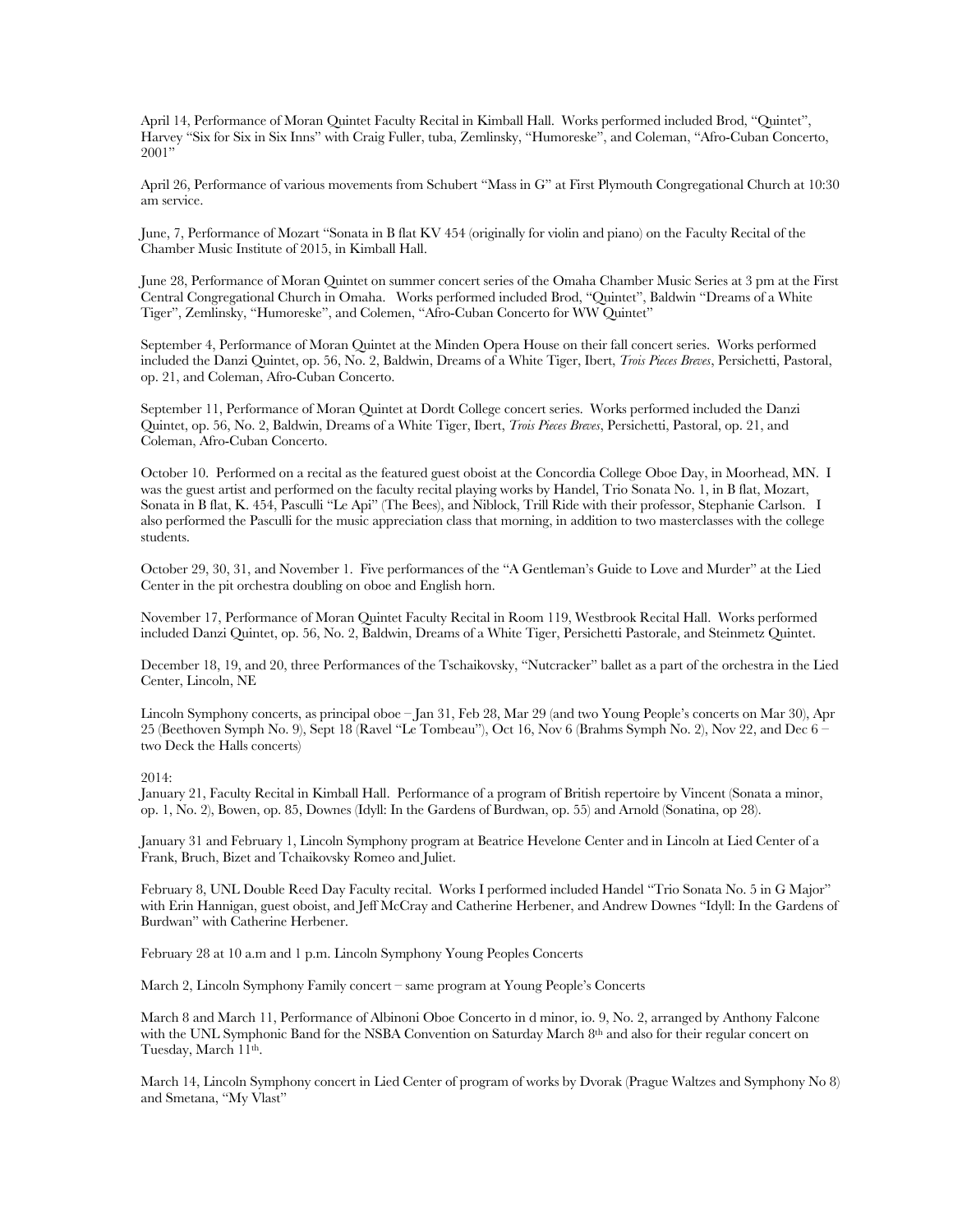March 19, Performance of Moran Quintet Faculty Recital in Kimball Hall. Works performed included Souris "Rengaines", Taffanel, "Quintette", Kvandal, "Quintet for Winds op. 34" and Schifrin, "La Nouvelle Orleans"

March 30th, Performance at First Plymouth Church of Morricone's "Gabriel Oboe", Rutter "The Lord is My Shepherd" and various other hymns as a part of the services at 9:00 and 10:30 a.m.

April 6, Performance of Dvorak, "Stabat Mater" with the Abendmusik Chorus and Orchestra at First Plymouth Church.

April 18, Performance of Bach "St. John Passion" on Good Friday with the Abendmusik Orchestra at First Plymouth Church.

April 20, Performance of Respighi "Pines of Rome" excerpt on English horn and various other hymns on Easter Sunday for the 8 a.m, 9:30 a.m. and 11 a.m services at the First Plymouth Church.

May 4, Performance of Steven Paulus "Hymn to the Eternal Flame" at St. Paul Methodist Church with chorus and orchestra.

May 11, Lincoln Symphony program in Lied Center of works by Strauss (Don Juan and Til Eulenspiegel..) and arias by Mozart and excerpts of Johann Strauss. (Second half of concert was cancelled due to a Tornado Warning.)

June 6 and June 7<sup>th</sup>. Performance of Strauss "Ein Heldenleben" third oboe part with the Omaha Symphony at the Holland Center in Omaha, NE.

June 8, Performance on the Faculty Concert of the Chamber Music Institute of Astor Piazzolla's "Tanti anni Prima" for oboe and piano with Ann Chang, piano, and Vivaldi, Concerto for flute, oboe and bassoon with John Bailey and Jeff McCray.

August 6, Performance at the International Double Reed Society (IDRS) 43rd annual conference at NYU Steinhardt in New York City. Performed the York Bowen Sonata for oboe and piano and the Andrew Downes, Idyll: In the Gardens of Burdwan, Sonata for oboe and piano, with pianist Catherine Herbener.

October 28, Masterclass at the University of Missouri –Columbia with the oboe majors from 1 till 3 pm.

October 28, Moran Quintet recital at the University of Missouri – Columbia at 7:30 pm – Works by Reicha, Hetu and Parker

October 29, Masterclass at Truman State, Kirksville, Missouri from 1:30 till 3:30 pm

October 29, Moran Quintet recital at Truman State, Kirksville, Missouri at 6:00 pm. Works by Reicha, Hetu and Parker

October 31, Moran Quintet presentation at the College Music Society "American Export: Woodwind Quintets with Jazz Roots by Two Non-Americans" as a part of the College Music Society National convention in St. Louis, Missouri

October 31, Moran Quintet recital at Southern Illinois University – Edwardsville at 3:30 pm. Works by Hetu and Parker

October 31, Masterclass at Southern Illinois University – Edwardsville with the one oboe major and a high school student

November 13, Moran Quintet recital. Performance of works by Reicha, Hetu, and Parker in Westbrook Recital Hall, UNL

November 15, Masterclass with the students of Nancy Olney, principal oboe of the Black Hills Symphony in Rapid City, SD at her house. An all-day work shop that started at 9 am and ended around 5 pm in accommodate all 12 of her students.

November 30, Performance of J. S. Bach Magnificat, principal oboe and oboe d'amore, with Abendmusik Chamber Choir at First Plymouth Church, Lincoln, NE

December 13 and 14, three Performances of the Tschaikovsky, "Nutcracker" ballet as a part of the orchestra in the Lied Center, Lincoln, NE

### **• Other University activities**